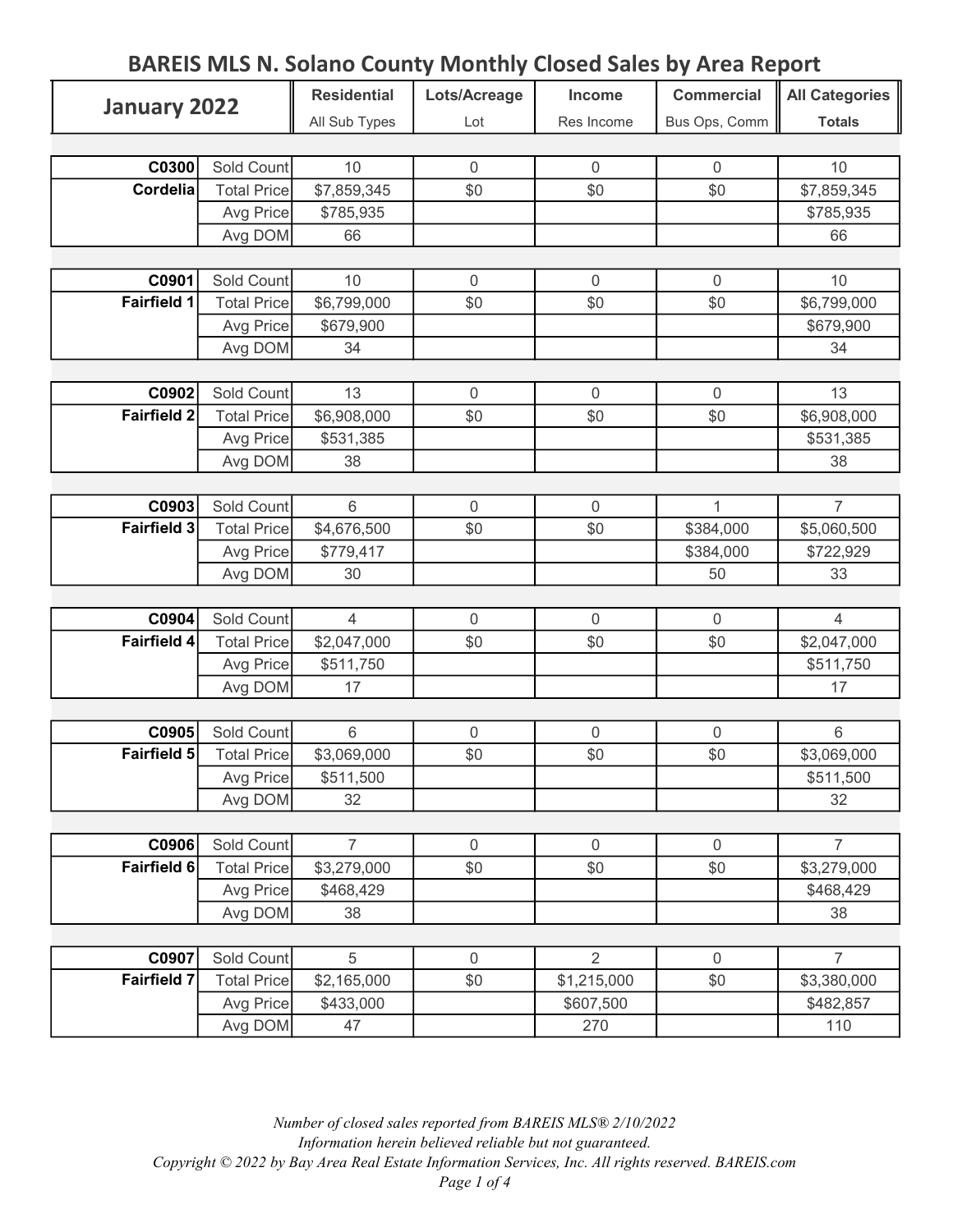| January 2022        |                                  | <b>Residential</b> | Lots/Acreage     | Income       | <b>Commercial</b> | <b>All Categories</b> |
|---------------------|----------------------------------|--------------------|------------------|--------------|-------------------|-----------------------|
|                     |                                  | All Sub Types      | Lot              | Res Income   | Bus Ops, Comm     | <b>Totals</b>         |
|                     |                                  |                    |                  |              |                   |                       |
| C0908               | Sold Count                       | $\overline{7}$     | $\boldsymbol{0}$ | $\mathbf{0}$ | $\overline{0}$    | $\overline{7}$        |
| <b>Fairfield 8</b>  | <b>Total Price</b>               | \$3,276,000        | \$0              | \$0          | \$0               | \$3,276,000           |
|                     | Avg Price                        | \$468,000          |                  |              |                   | \$468,000             |
|                     | Avg DOM                          | 22                 |                  |              |                   | 22                    |
|                     |                                  |                    |                  |              |                   |                       |
| C0909               | Sold Count                       | $\mathbf 0$        | $\mathbf 0$      | $\mathbf 0$  | $\mathbf 0$       | $\mathbf 0$           |
| <b>Fairfield 9</b>  | <b>Total Price</b>               | \$0                | \$0              | \$0          | \$0               | \$0                   |
|                     | Avg Price                        |                    |                  |              |                   |                       |
|                     | Avg DOM                          |                    |                  |              |                   |                       |
|                     |                                  |                    |                  |              |                   |                       |
| C0910               | Sold Count                       | $\mathbf 0$        | $\mathbf 0$      | $\mathbf 0$  | $\mathbf 0$       | $\mathbf 0$           |
| <b>Fairfield 10</b> | <b>Total Price</b>               | \$0                | \$0              | \$0          | \$0               | \$0                   |
|                     | Avg Price                        |                    |                  |              |                   |                       |
|                     | Avg DOM                          |                    |                  |              |                   |                       |
|                     |                                  |                    |                  |              |                   |                       |
| C0911               | Sold Count                       | $\overline{0}$     | $\mathbf 0$      | $\mathbf 0$  | $\overline{0}$    | $\mathbf 0$           |
| Fairfield 11        | <b>Total Price</b>               | \$0                | \$0              | \$0          | \$0               | \$0                   |
|                     | Avg Price                        |                    |                  |              |                   |                       |
|                     | Avg DOM                          |                    |                  |              |                   |                       |
|                     |                                  |                    |                  |              |                   |                       |
| C1001               | Sold Count                       | 15                 | $\overline{4}$   | $\mathbf 0$  | $\overline{0}$    | 19                    |
| <b>Vacaville 1</b>  | <b>Total Price</b>               | \$11,008,770       | \$1,065,000      | \$0          | \$0               | \$12,073,770          |
|                     | Avg Price                        | \$733,918          | \$266,250        |              |                   | \$635,462             |
|                     | Avg DOM                          | 31                 | 152              |              |                   | 56                    |
|                     |                                  |                    |                  |              |                   |                       |
| C1002               | Sold Count                       | 18                 | $\boldsymbol{0}$ | $\mathbf 0$  | $\overline{0}$    | 18                    |
| Vacaville 2         | <b>Total Price</b>               | \$10,513,400       | \$0              | \$0          | \$0               | \$10,513,400          |
|                     | Avg Price                        | \$584,078          |                  |              |                   | \$584,078             |
|                     | Avg DOM                          | 38                 |                  |              |                   | 38                    |
| C1003               |                                  | 11                 | $\boldsymbol{0}$ | $\mathbf 0$  | $\mathbf 0$       | 11                    |
| Vacaville 3         | Sold Count<br><b>Total Price</b> | \$4,820,000        | \$0              | \$0          | \$0               | \$4,820,000           |
|                     |                                  |                    |                  |              |                   | \$438,182             |
|                     | Avg Price                        | \$438,182<br>34    |                  |              |                   | 34                    |
|                     | Avg DOM                          |                    |                  |              |                   |                       |
| C1004               | Sold Count                       | 16                 | $\boldsymbol{0}$ | $\mathbf 0$  | $\mathbf 0$       | 16                    |
| Vacaville 4         | <b>Total Price</b>               | \$10,036,900       | \$0              | \$0          | \$0               | \$10,036,900          |
|                     | Avg Price                        | \$627,306          |                  |              |                   | \$627,306             |
|                     | Avg DOM                          | 25                 |                  |              |                   | 25                    |
|                     |                                  |                    |                  |              |                   |                       |

Number of closed sales reported from BAREIS MLS® 2/10/2022 Information herein believed reliable but not guaranteed. Copyright © 2022 by Bay Area Real Estate Information Services, Inc. All rights reserved. BAREIS.com Page 2 of 4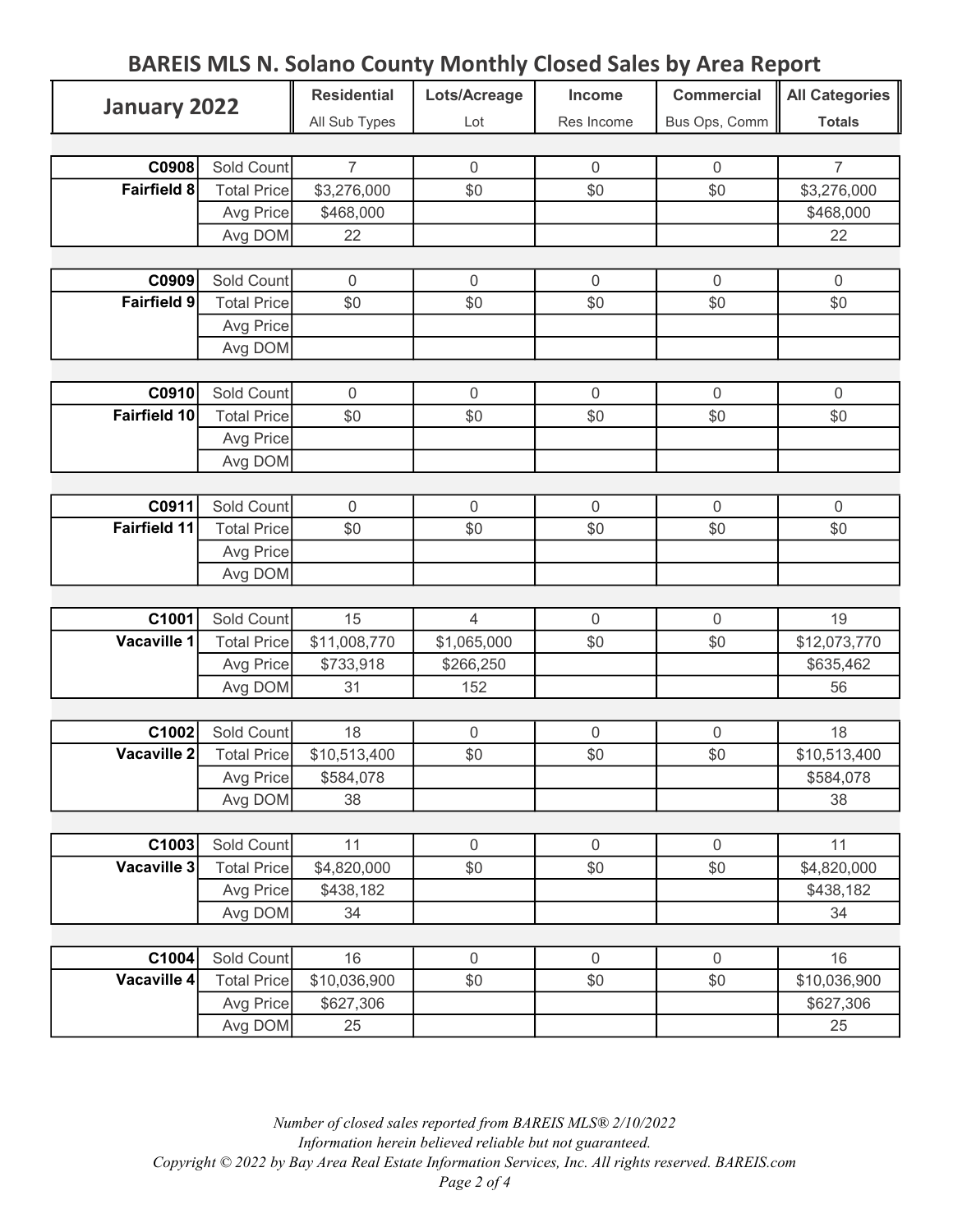| January 2022              |                    | <b>Residential</b> | Lots/Acreage     | Income           | <b>Commercial</b> | <b>All Categories</b> |
|---------------------------|--------------------|--------------------|------------------|------------------|-------------------|-----------------------|
|                           |                    | All Sub Types      | Lot              | Res Income       | Bus Ops, Comm     | <b>Totals</b>         |
|                           |                    |                    |                  |                  |                   |                       |
| C1005                     | Sold Count         | 8                  | $\mathbf 0$      | $\overline{0}$   | $\overline{0}$    | 8                     |
| Vacaville 5               | <b>Total Price</b> | \$3,888,524        | \$0              | \$0              | \$0               | \$3,888,524           |
|                           | Avg Price          | \$486,066          |                  |                  |                   | \$486,066             |
|                           | Avg DOM            | 32                 |                  |                  |                   | 32                    |
|                           |                    |                    |                  |                  |                   |                       |
| C1006                     | Sold Count         | $\boldsymbol{9}$   | $\boldsymbol{0}$ | $\boldsymbol{0}$ | $\mathbf 0$       | $\boldsymbol{9}$      |
| Vacaville 6               | <b>Total Price</b> | \$4,323,349        | \$0              | \$0              | \$0               | \$4,323,349           |
|                           | Avg Price          | \$480,372          |                  |                  |                   | \$480,372             |
|                           | Avg DOM            | 36                 |                  |                  |                   | 36                    |
|                           |                    |                    |                  |                  |                   |                       |
| C1007                     | Sold Count         | 18                 | $\mathbf 0$      | $\mathbf 0$      | $\mathbf{0}$      | 18                    |
| <b>Vacaville 7</b>        | <b>Total Price</b> | \$11,105,890       | \$0              | \$0              | \$0               | \$11,105,890          |
|                           | Avg Price          | \$616,994          |                  |                  |                   | \$616,994             |
|                           | Avg DOM            | 25                 |                  |                  |                   | 25                    |
|                           |                    |                    |                  |                  |                   |                       |
| C1100                     | Sold Count         | 14                 | $\mathbf 0$      | $\mathbf 0$      | $\mathbf{1}$      | 15                    |
| <b>Dixon</b>              | <b>Total Price</b> | \$8,838,647        | \$0              | \$0              | \$825,000         | \$9,663,647           |
|                           | Avg Price          | \$631,332          |                  |                  | \$825,000         | \$644,243             |
|                           | Avg DOM            | 44                 |                  |                  | 205               | 54                    |
|                           |                    |                    |                  |                  |                   |                       |
| C1509                     | Sold Count         | $\overline{7}$     | $\mathbf 0$      | $\mathbf 0$      | $\mathbf 0$       | $\overline{7}$        |
| Suisun 1                  | <b>Total Price</b> | \$3,451,000        | \$0              | \$0              | \$0               | \$3,451,000           |
|                           | Avg Price          | \$493,000          |                  |                  |                   | \$493,000             |
|                           | Avg DOM            | 40                 |                  |                  |                   | 40                    |
|                           |                    |                    |                  |                  |                   |                       |
| C1510                     | Sold Count         | 12                 | $\mathbf 0$      | $\mathbf 0$      | $\overline{0}$    | 12                    |
| Suisun 10                 | <b>Total Price</b> | \$6,776,000        | \$0              | \$0              | \$0               | \$6,776,000           |
|                           | Avg Price          | \$564,667          |                  |                  |                   | \$564,667             |
|                           | Avg DOM            | 34                 |                  |                  |                   | 34                    |
|                           |                    |                    |                  |                  |                   |                       |
| C1511                     | Sold Count         | 1                  | $\boldsymbol{0}$ | $\mathbf 0$      | $\overline{0}$    | 1                     |
| Suisun 11                 | <b>Total Price</b> | \$708,500          | \$0              | \$0              | \$0               | \$708,500             |
|                           | Avg Price          | \$708,500          |                  |                  |                   | \$708,500             |
|                           | Avg DOM            | 46                 |                  |                  |                   | 46                    |
|                           |                    |                    |                  |                  |                   |                       |
| C2000<br><b>Rio Vista</b> | Sold Count         | 25                 | $\mathbf 0$      | $\mathbf 0$      | $\mathbf 0$       | 25                    |
|                           | <b>Total Price</b> | \$12,080,500       | \$0              | \$0              | \$0               | \$12,080,500          |
|                           | Avg Price          | \$483,220          |                  |                  |                   | \$483,220             |
|                           | Avg DOM            | 35                 |                  |                  |                   | 35                    |

Number of closed sales reported from BAREIS MLS® 2/10/2022 Information herein believed reliable but not guaranteed. Copyright © 2022 by Bay Area Real Estate Information Services, Inc. All rights reserved. BAREIS.com Page 3 of 4